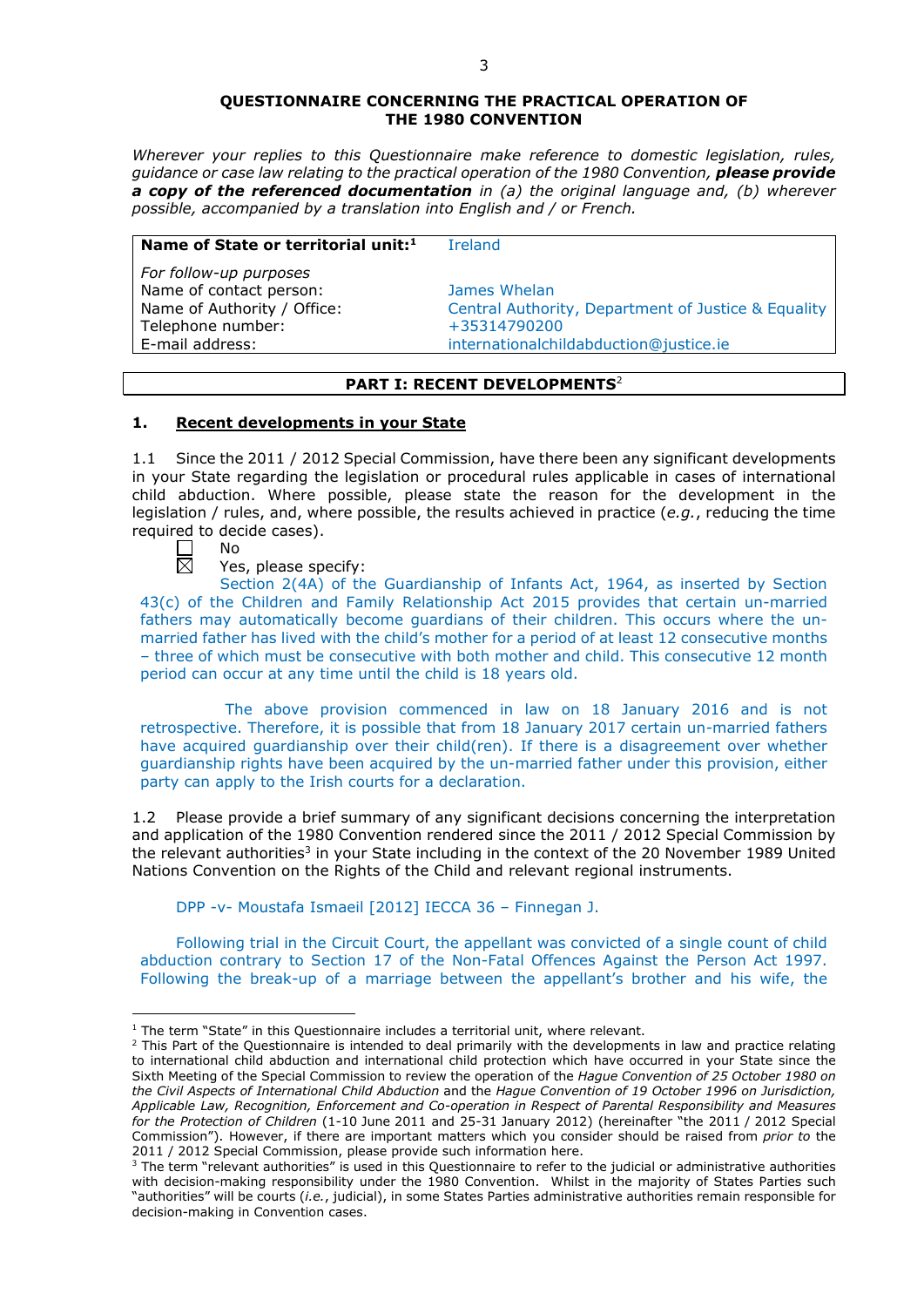appellant abducted the couple's son and took him to live with his brother's family in Egypt. The child had been dressed as a young girl and presented as the appellant's daughter in order to evade immigration and passport control. The child now remains in Egypt with the Ismaeil family and the child's mother has only been able to visit him on a number of occasions.

The sentencing Judge described the crime as "appalling" and one demanding the full rigours of the law. In noting that a maximum sentence of 7 years was provided for under the Act, the sentencing Judge reduced the sentence by 1 year having regard to the following: the relatively good previous character of the appellant, the acknowledgment that custody may prove more onerous for him on account of his nationality and the fact that he had not presented a false account to the jury (he had not given evidence).

The Court of Criminal Appeal considered whether the offence in question was one capable of attracting the maximum sentence. The appellant made submissions to the effect that maximum sentences should only be applied where the conduct is at the highest end of seriousness capable of being envisaged for the particular offence.

However, in finding the offending calculated and intentional, and in particular the permanent nature of the child's abduction, the Court of Criminal Appeal stated that the case fell within the very worst category of offences under the section and precisely the type of case envisaged by Section 29 of the Criminal Justice Act 1999 which might have attracted a maximum sentence even on a guilty plea. The Court of Criminal Appeal noted the infringements of the mother's constitutional rights and queried whether 7 years was even a sufficient penalty for such offences. The sentence was found to be entirely proportionate and the appeal was dismissed.

1.3 Please provide a brief summary of any other significant developments in your State since the 2011 / 2012 Special Commission relating to international child abduction.

There has been extensive reform of family law in this State in recent years to place a greater emphasis on recognising the rights of the child to the society of both his or her parents. The Children and Family Relationships Act 2015, which was enacted in April 2015, is a child–centred Act which addresses the rights of children to legal security, to the care of their parents and important adults in their lives, and to equality before the law. Step-parents, civil partners and cohabiting partners can now apply for custody, or to become guardians of a child. The Act also makes it easier for grandparents and other key people in a child's life to apply for access. These reforms in family law recognise the crucial role of parents and the need for a child to maintain meaningful relationships with both parents.

Under section 11 of the Guardianship of Infants Act 1964, the guardian of a child may apply to the court for an order giving directions on any question affecting the welfare of the child, including the custody of, and access to, the child and the payment of maintenance. In relation to the guardianship, custody or upbringing of, or access to, a child section 3 of the Guardianship of Infants Act 1964 provides that the best interests of the child shall be the paramount consideration for the court in these proceedings. The Children and Family Relationships Act 2015 inserted a new Part V into the Guardianship of Infants Act 1964 which sets down the factors and circumstances that the court shall have regard to when determining what is in the best interests of the child. These factors include the benefit to the child of having a meaningful relationship with each of his or her parents. Section 25 of the 1964 Act also requires the court, as it thinks appropriate and practicable, to take into account the child's wishes in custody and access matters, having regard to the age and understanding of the child.

There has also been an amendment to family law legislation to assist parents who need to return to court because the other parent has breached a court order in relation to custody or access to a child. Section 56 of the Children and Family Relationships Act 2015 inserted a new section 18A into the Guardianship of Infants Act 1964 and this provides that where a parent or guardian of a child has been granted custody or access to the child under the 1964 Act, but he or she has been unreasonably denied such custody or access by another guardian or parent, that person may apply to court for an enforcement order.

## **2. Issues of compliance**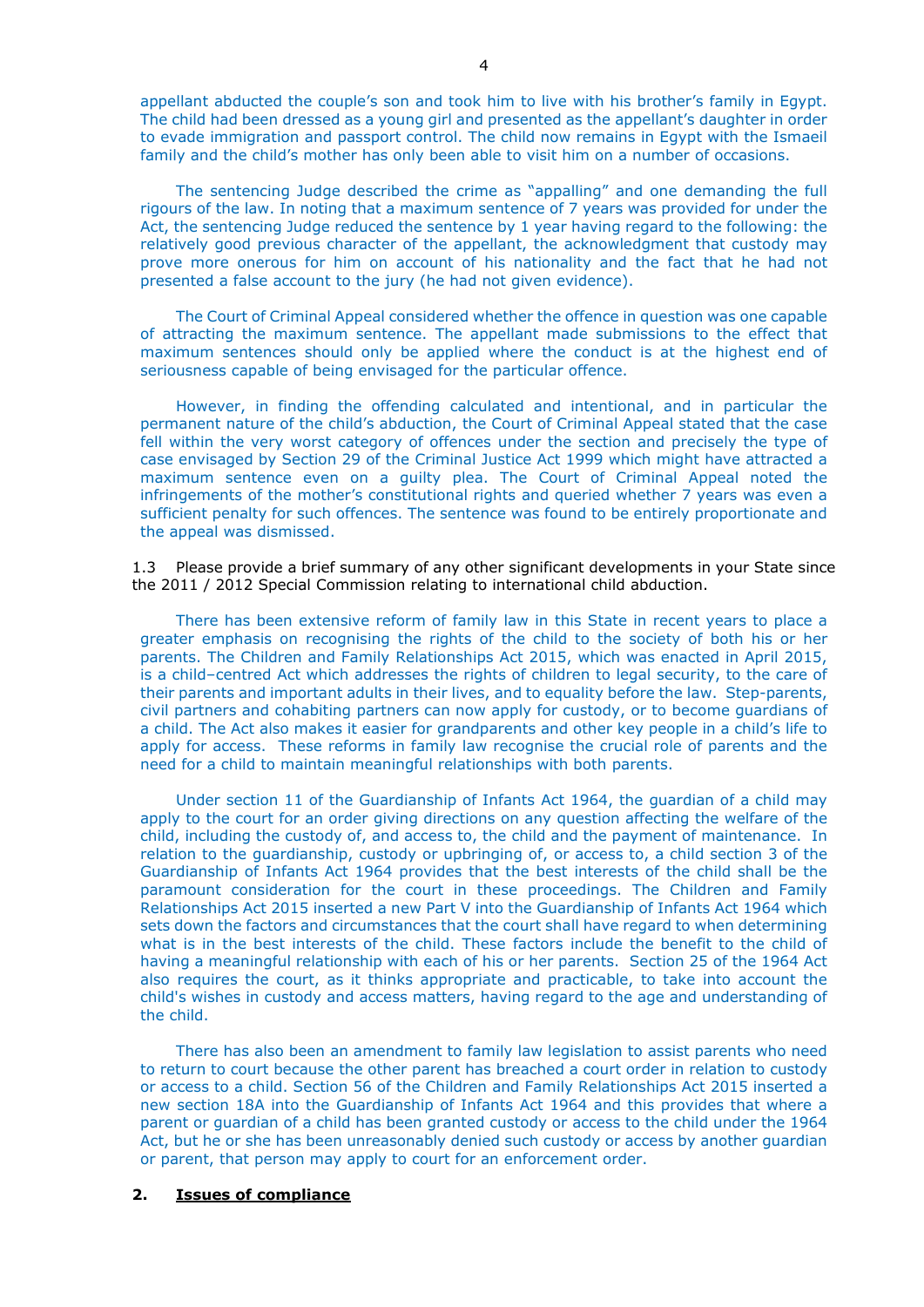2.1 Are there any States Parties to the 1980 Convention with whom you are having particular challenges in achieving successful co-operation? Please specify the challenges you have encountered and, in particular, whether the problems appear to be systemic.

- $\boxtimes$ No
	- Yes, please specify:

2.2 Are you aware of situations / circumstances in which there has been avoidance / evasion of the 1980 Convention?

 $\boxtimes$ No  $\Box$ 

Yes, please specify: Please insert text here

# **PART II: THE PRACTICAL OPERATION OF THE 1980 CONVENTION**

# **3. The role and functions of Central Authorities designated under the 1980 Convention**<sup>4</sup>

## *In general*

3.1 Have any challenges arisen in practice in achieving effective communication or cooperation with other Central Authorities?

 $\boxtimes$ No

| Yes, please specify:                                                                                                                                                                                                                 |  |
|--------------------------------------------------------------------------------------------------------------------------------------------------------------------------------------------------------------------------------------|--|
| <b>Independent of the contract of the state of the contract of the contract of the contract of the contract of the contract of the contract of the contract of the contract of the contract of the contract of the contract of t</b> |  |

Please insert text here

3.2 Have any of the duties of Central Authorities, as set out in **Article 7** of the 1980 Convention, raised any particular problems in practice either in your State, or in States Parties with whom you have co-operated?

 $\boxtimes$ No

П

 $\boxtimes$ П

Yes, please specify: Please insert text here

3.3 Has your Central Authority encountered any challenges with the application of any of the 1980 Convention provisions? If so, please specify.

No Yes, please specify: Please insert text here

# *Legal aid and representation*

3.4 Do the measures your Central Authority takes to provide or facilitate the provision of legal aid, legal advice and representation in return proceedings under the 1980 Convention (**Art. 7(2)-(g)**) result in delays in proceedings either in your own State, or, where cases originate in your State, in any of the requested States you have dealt with?<br>  $\boxtimes$  No

No 戸

Yes, please specify: Please insert text here

3.5 Are you aware of any other challenges in your State, or, where cases originate in your State, in any of the requested States you have dealt with, regarding the obtaining of legal aid, advice and  $\ell$  or representation for either left-behind parents or taking parents?<sup>5</sup>

<sup>&</sup>lt;u>.</u> <sup>4</sup> See also Section 5 below on "Ensuring the safe return of children" which involves the role and functions of Central Authorities.

<sup>5</sup> See paras 1.1.4 to 1.1.6 of the "Conclusions and Recommendations of the Fifth Meeting of the Special Commission to review the operation of the *Hague Convention of 25 October 1980 on the Civil Aspects of International Child Abduction* and the practical implementation of the *Hague Convention of 19 October 1996 on Jurisdiction, Applicable Law, Recognition, Enforcement and Co-operation in Respect of Parental Responsibility and Measures for the Protection of Children* (30 October – 9 November 2006) (hereinafter referred to as the ["Conclusions and Recommendations of the 2006 Special Commission"](https://assets.hcch.net/upload/concl28sc5_e.pdf)) and paragraphs 32 to 34 of the [Conclusions and Recommendations of the Special Commission](https://assets.hcch.net/upload/wop/concl28sc6_e.pdf) to review the operation of the Hague Convention of *[19 October 1980 on Jurisdiction, Applicable law, Recognition, Enforcement and Co-operation in Respect of](https://assets.hcch.net/upload/wop/concl28sc6_e.pdf)  [Parental Responsibility and Measures for the Protection of Children](https://assets.hcch.net/upload/wop/concl28sc6_e.pdf)* (1-10 June 2011 and 25-31 January 2012)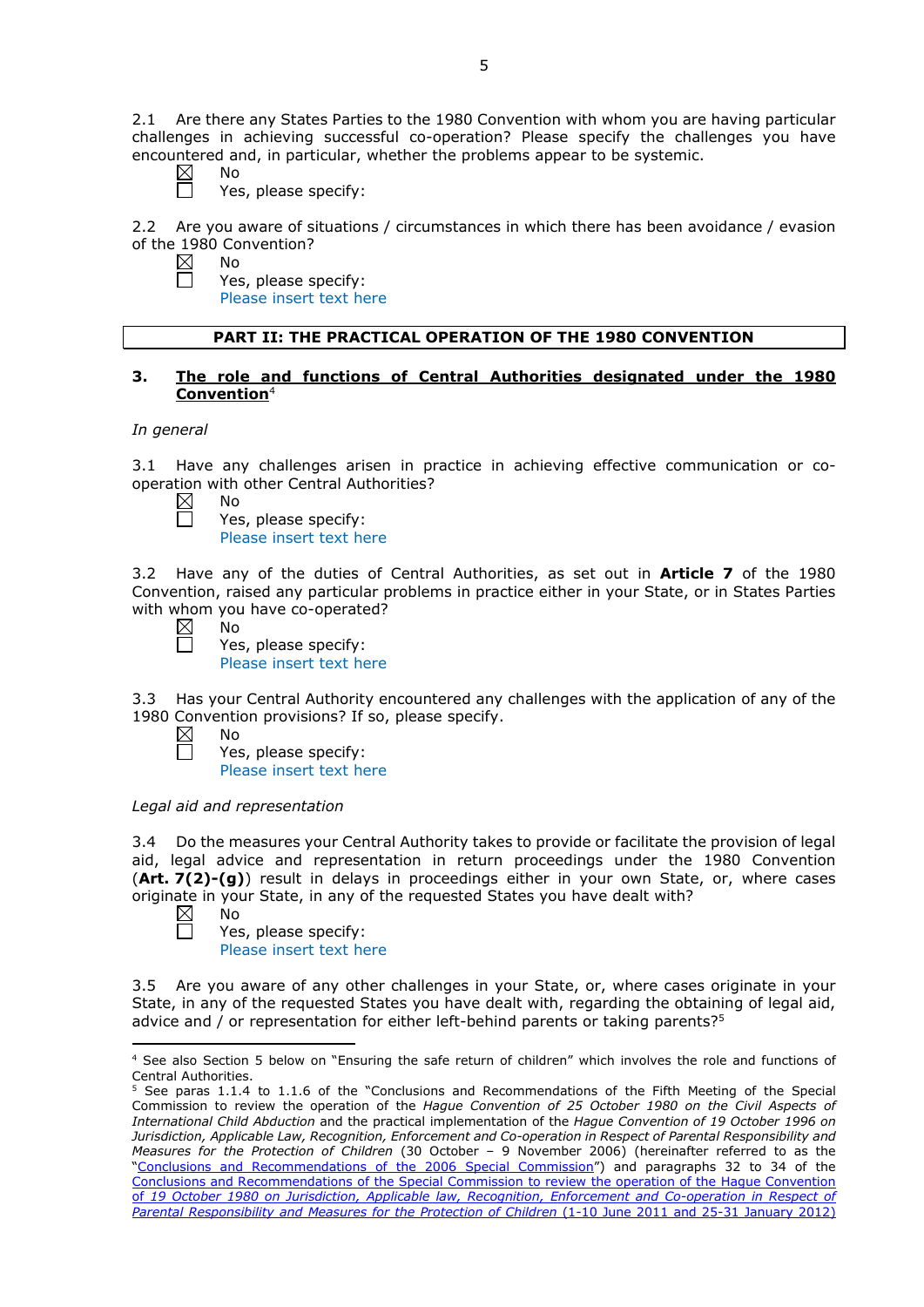

Yes, please specify:

All applicants automatically granted legal aid without a financial contribution. The Legal Aid Board provide a prioritised service within a specialised unit in Law Centre Smithfield. The respondent in the proceedings must apply for legal aid and be subject to a merits and means test within the meaning of the Civil Legal Aid Act 1995.

## *Locating the child*

3.6 Has your Central Authority encountered any challenges with locating children in cases involving the 1980 Convention, either as a requesting or requested State?

 $\Box$ No  $\bar{\boxtimes}$ 

Yes, please specify the challenges encountered and what steps were taken or are considered to be taken to overcome these challenges:

We have experienced difficulties in some cases locating the children, the cases of M, W, R and K for example.

3.7 Has your Central Authority worked with any external agencies to discover the whereabouts of a child wrongfully removed to or retained within your State (*e.g.*, the police, Interpol, private location services)?



Yes, please share any good practice on this matter:

In such cases via the Central Authority, Gardai and information from Social Welfare and Revenue have assisted in tracking a child.

We have advised clients to seek orders in the requesting jurisdiction to track bank withdrawals. This has been used successfully in a number of UK cases. We have obtained Court Orders to check school rolls in a particular case. We use experienced summons servers who have used their skills to track and locate the Respondent in a local area.

*Information exchange, training and networking of Central Authorities*

3.8 Has your Central Authority shared its expertise with another Central Authority or benefited from another Central Authority sharing its expertise with your Central Authority, in accordance with the Guide to Good Practice - Part I on Central Authority Practice?<sup>6</sup>

 $\boxtimes$ No

Yes, please specify:

Please insert text here

3.9 Has your Central Authority organised or participated in any other networking initiatives between Central Authorities such as regional meetings via conference call or videoconference?

 $\boxtimes$ No

Yes, please specify: Please insert text here

*Statistics*<sup>7</sup>

3.10 If your Central Authority does not submit statistics through the web-based INCASTAT database, please explain why.

Please insert text here

*Prompt handling of cases*

<sup>-</sup>(hereinafter the "C&R of the 2011/2012 Special Commission") (available on the Hague Conference website at <br>< www.hcch.net > under "Child Abduction Section" then "Special Commission meetings").

commission control commission in the metal commission of the method of the metal control commission meet in a<br>"Special Available on the Hague Conference website at < www.hcch.net > under "Child Abduction Section" then "Gui to Good Practice". See, in particular, Chapter 6.5 on twinning arrangements.

<sup>7</sup> See paras 1.1.16 to 1.1.21 of the Conclusions and Recommendations of the 2006 Special Commission (*supra.*  note  $5$ ).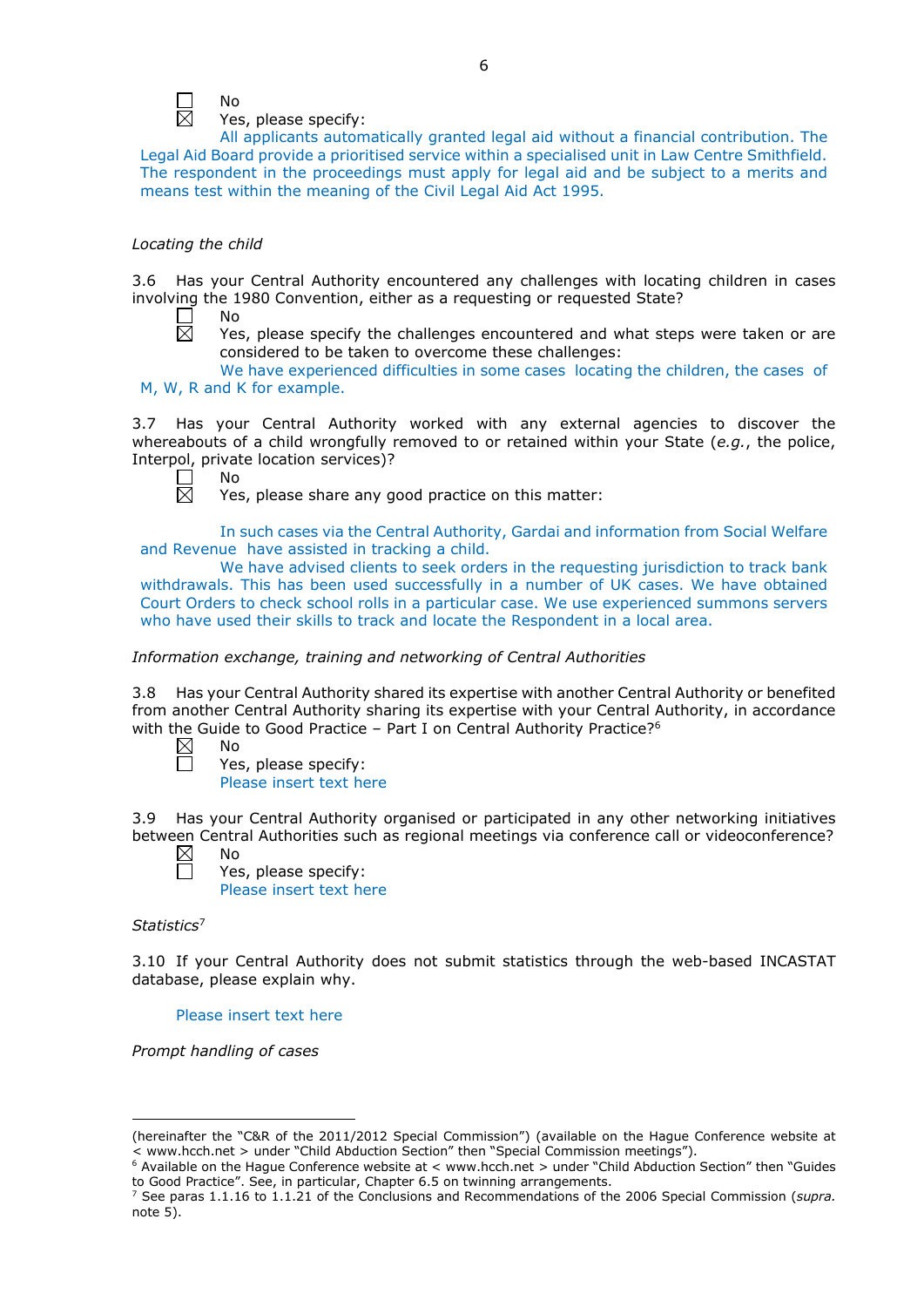$\mathcal{L}$ No  $\overline{\boxtimes}$ 

Yes, please specify:

We aim to acknowledge incoming and outgoing applications and action them as soon as possible.

3.12 If your Central Authority is experiencing delays in handling cases please specify the main reasons for these delays:

## Please insert text here

# **4. Court proceedings & promptness**

4.1 Has your State limited the number of judicial or administrative authorities who can hear return applications under the 1980 Convention (*i.e.*, concentration of jurisdiction")?8

 $\boxtimes$ Yes

П

No, please indicate if such arrangements are being contemplated: Please insert text here

4.2 Does your State have mechanisms in place to handle return decisions within six weeks (*e.g.*, production of summary evidence, limitation of appeals, swift enforcement)?

No  $\overline{\boxtimes}$ 

Yes, please explain:

Cases are given priory, there is a weekly call over and these are summary

proceedings.

 $\Box$ 

4.3 If your response to the previous question is No, does your State contemplate implementing mechanisms to meet the requirement of prompt return under the 1980 Convention (*e.g.*, procedures, bench-books, guidelines, protocols)?

- No, please explain:  $\perp$ 
	- Please insert text here
	- Yes, please explain:
	- Please insert text here

4.4 If your State is experiencing delays in handling return decisions please specify the main reasons for these delays:

Delays can be caused by issues such as the conduct of the respondent, delays in the respondent applying for legal aid and being granted same and the availability of a judge to hear the matter. Other matters such as receipt of relevant documentation from the requesting State, translation of key documentation, pleadings and instructions, difficulties in service, delay in the respondent instructing a Solicitor.

If the views of the Child are sought we must await the report of the psychologist. Obtaining an affidavit of Laws can significantly delay the proceedings. We have experienced difficulties in identifying an appropriate lawyer to prepare the Affidavit. Assistance in identifying suitable Lawyers by the Central Authority of the requesting State would materially improve the process and lead to greater efficiencies.

4.5 Do your courts regularly order immediate protective measures when initiating the return procedure, so as to prevent a new removal and minimize the harm to the child (*e.g.*, prohibit removal of the child from the jurisdiction, retain documentation, grant provisional access rights to the left-behind parent)?

- No, please explain:  $\Box$ 
	- Please insert text here
- $\boxtimes$ Yes, please explain:

Yes in all cases, either by way of an undertaking from the Respondent or by way of an ex-parte Court Order, the Court will prohibit the removal of the child from the

<sup>-</sup><sup>8</sup> See, *The [Judges' Newsletter](https://www.hcch.net/en/instruments/conventions/publications2/judges-newsletter)* on International Child Protection – Vol. XX / [Summer-Autumn 2013](https://assets.hcch.net/upload/newsletter/nl2013tome20en.pdf) the special focus of which was "Concentration of jurisdiction under the *Hague Convention of 25 October 1980 on the civil aspects of International Child Abduction* and other international child protection instruments".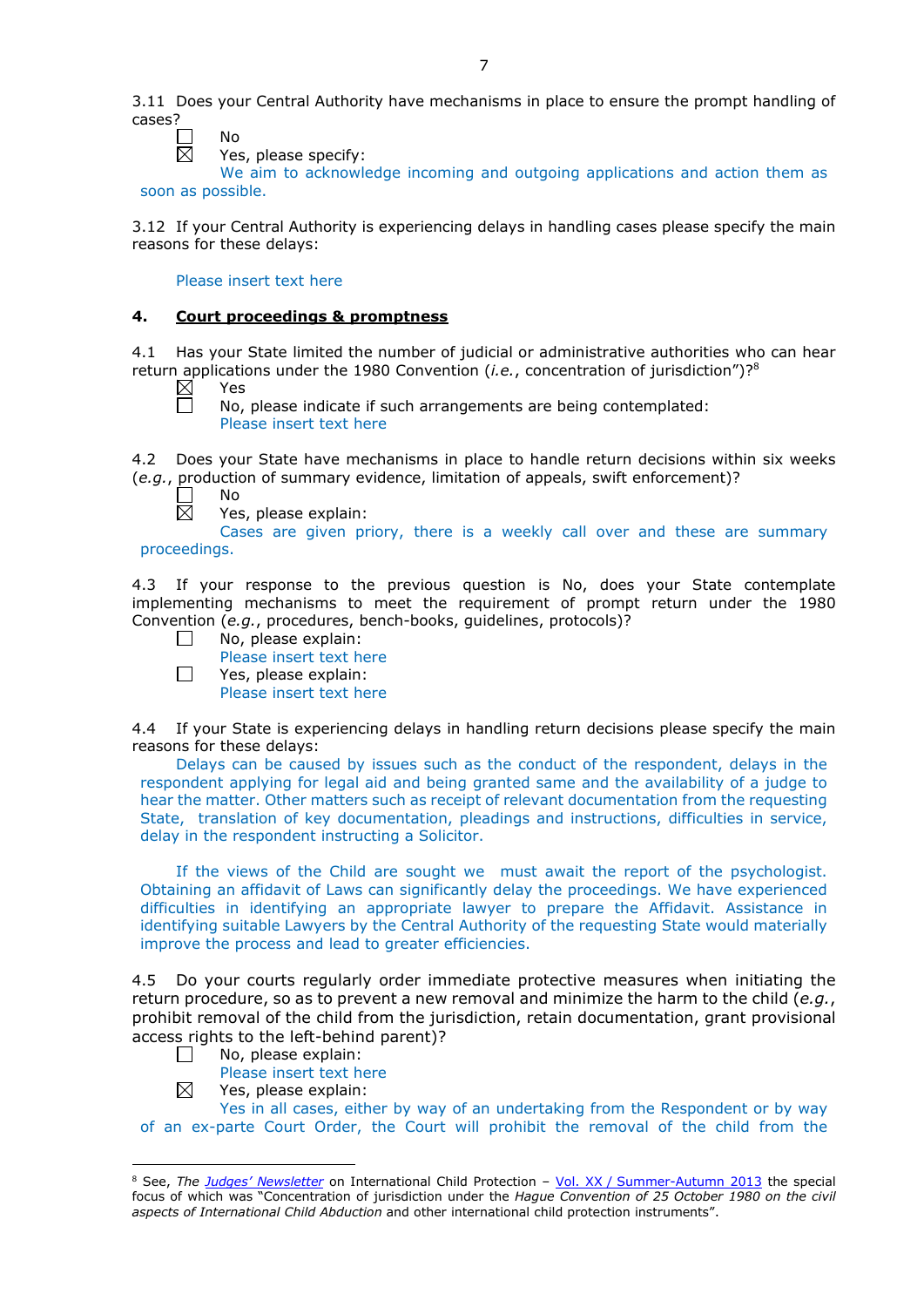jurisdiction. If there is a flight risk this may include Orders directed to the Air and Port Authorities. The Applicant is entitled to apply for interim access. In many cases access will be arranged without recourse to a Court application.

4.6 Do your courts make use of direct judicial communications to ensure prompt proceedings?  $\boxtimes$ Yes Ħ

No, please explain: Please insert text here

4.7 If your State has not designated a sitting judge to the International Hague Network of Judges does your State intend to do so in the near future?

Yes No, please explain: Please insert text here

4.8 Please comment upon any cases (whether your State was the requesting or requested State), in which the judge (or decision-maker) has, before determining an application for return, communicated with a judge or other authority in the requesting State regarding the issue of the child's safe return. What was the specific purpose of the communication? What was the outcome?

Please insert text here

 $\Box$  $\Box$ 

# **5. Ensuring the safe return of children**<sup>9</sup>

*Methods for ensuring the safe return of children*<sup>10</sup>

5.1 What measures has your Central Authority taken to ensure that the recommendations of the 2006 and 2011 / 2012 Special Commission meetings<sup>11</sup> regarding the safe return of children are implemented?

The Irish High Court as a matter of course seek undertakings from the applicant, such as financial undertakings. The Courts can make mirror orders.

5.2 In particular, in a case where the safety of a child is in issue and where a return order has been made in your State, how does your Central Authority ensure that the appropriate child protection bodies in the *requesting* State are alerted so that they may act to protect the welfare of a child upon return (until the appropriate court in the requesting State has been effectively seised)?

In a recent case of K the High Court used Article 11 of the Hague Convention 1996 on jurisdiction, applicable law, recognition enforcement and cooperation in respect of parental responsibility and measures for the protection of children to make an interim order by which the children remained in the custody of the respondent until further order from the requesting State .

5.3 Where there are concerns in the requested State regarding possible risks for a child following a return, what conditions or requirements can the relevant authority in your State put in place to minimise or eliminate those concerns?

The Court in a return will where necessary lift the In Camera rule to permit notification of relevant parties and agencies. Where Social Services in Ireland are involved in the case, they will communicate with their counterparts in the requesting State. We are aware in certain cases that Social Services from the requesting State have travelled to collect the children from this jurisdiction.

*Use of the 1996 Convention to ensure a safe return*

-

<sup>9</sup> See **Art. 7(2)** *h)* of the 1980 Convention.

<sup>&</sup>lt;sup>10</sup> Where relevant, please make reference to the use of undertakings, mirror orders and safe harbour orders and other such measures in your State.

<sup>11</sup> See the [Conclusions and Recommendations](https://assets.hcch.net/upload/concl28sc5_e.pdf) of the Special Commission of 2006 (*supra.* note 5) at paras 1.1.12 and 1.8.1 to 1.8.2 and 1.8.4 to 1.8.5 and the Appendix to the Conclusions and Recommendations and the [Conclusions and Recommendations of the 2011](https://assets.hcch.net/upload/wop/concl28sc6_e.pdf) / 2012 Special Commission (*supra.* note 5).at paras 39-43.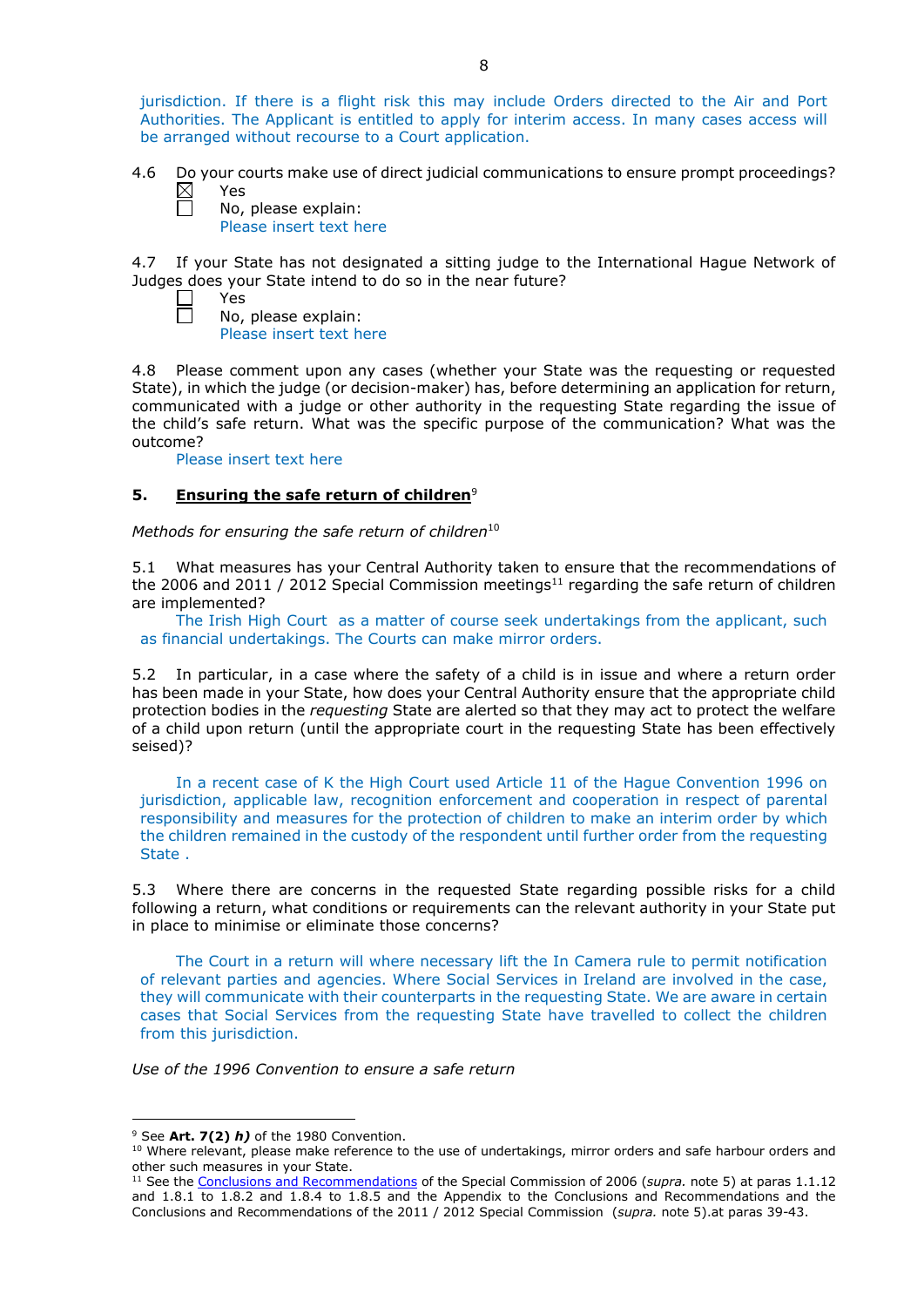5.4 If your State is not Party to the 1996 Convention, is consideration being given to the possible advantages of the 1996 Convention in providing a jurisdictional basis for urgent protective measures associated with return orders (**Arts 7 and 11**), in providing for their recognition by operation of law (**Art. 23**), and in communicating information relevant to the protection of the child (**Art. 34**)?

No

Yes, please explain: Please insert text here

#### *Protection of primary carer*

5.5 Are you aware of cases in your State where a primary carer taking parent, for reasons of personal security (*e.g.*, domestic or family violence, intimidation, harassment, etc.) or others, has refused or has not been in a position to return with the child to the requesting State? How are such cases dealt with in your State? Please explain and provide case examples where possible.

In a case from 2013 of L, the court found for reasons of the Respondent's mental health, that if she was forced to return, this would put the children in an intolerable situation and therefore the Court refused to make an order for return in that case.

5.6 In particular, would your authorities consider putting in place measures to protect the primary carer upon return in the requesting State as a mean to secure the safe return of the child? Please explain and provide case examples where possible.

The protection of the primary carer on return is a matter for the requesting jurisdiction. For the requested jurisdiction to become involved in these matters would essentially embrace a welfare investigation in the jurisdiction least suited to undertake such an investigation and provide the respondent with an unwarranted and real advantage. We are aware that in some cases the Irish High Court granted a stay on the order for return to allow the respondent seek Protective Orders in the Requesting State.

## *Post-return information*

5.7 In cases where measures are put in place in your State to ensure the safety of a child upon return, does your State (through the Central Authority, or otherwise) attempt to monitor the effectiveness of those measures upon the child's return? Would you support a recommendation that States Parties should co-operate to provide each other with follow-up information on such matters, insofar as is possible?

From our perspective, child welfare is a matter for the states to which children are returned.

5.8 If your State is not Party to the 1996 Convention, is consideration being given to the possible advantages of the 1996 Convention in providing a jurisdictional basis for requesting a report on the situation of the child upon return to the State of habitual residence (**Art. 32- (a)**)?

| No |
|----|
| Ye |
|    |

es, please explain: Please insert text here

## **6. Voluntary agreements and mediation**

6.1 How does your Central Authority (either directly or through any intermediary) take, or is it considering taking, appropriate steps under **Article 7-(c)** to secure the voluntary return of the child or to bring about an amicable resolution of the issues? Please explain:

From the perspective of the legal representatives for the applicants, we would regularly assist in reaching settlements where it was in the best interests of the chid. Mediation and early settlement of applications is actively canvassed and facilitated by Legal Aid Board Staff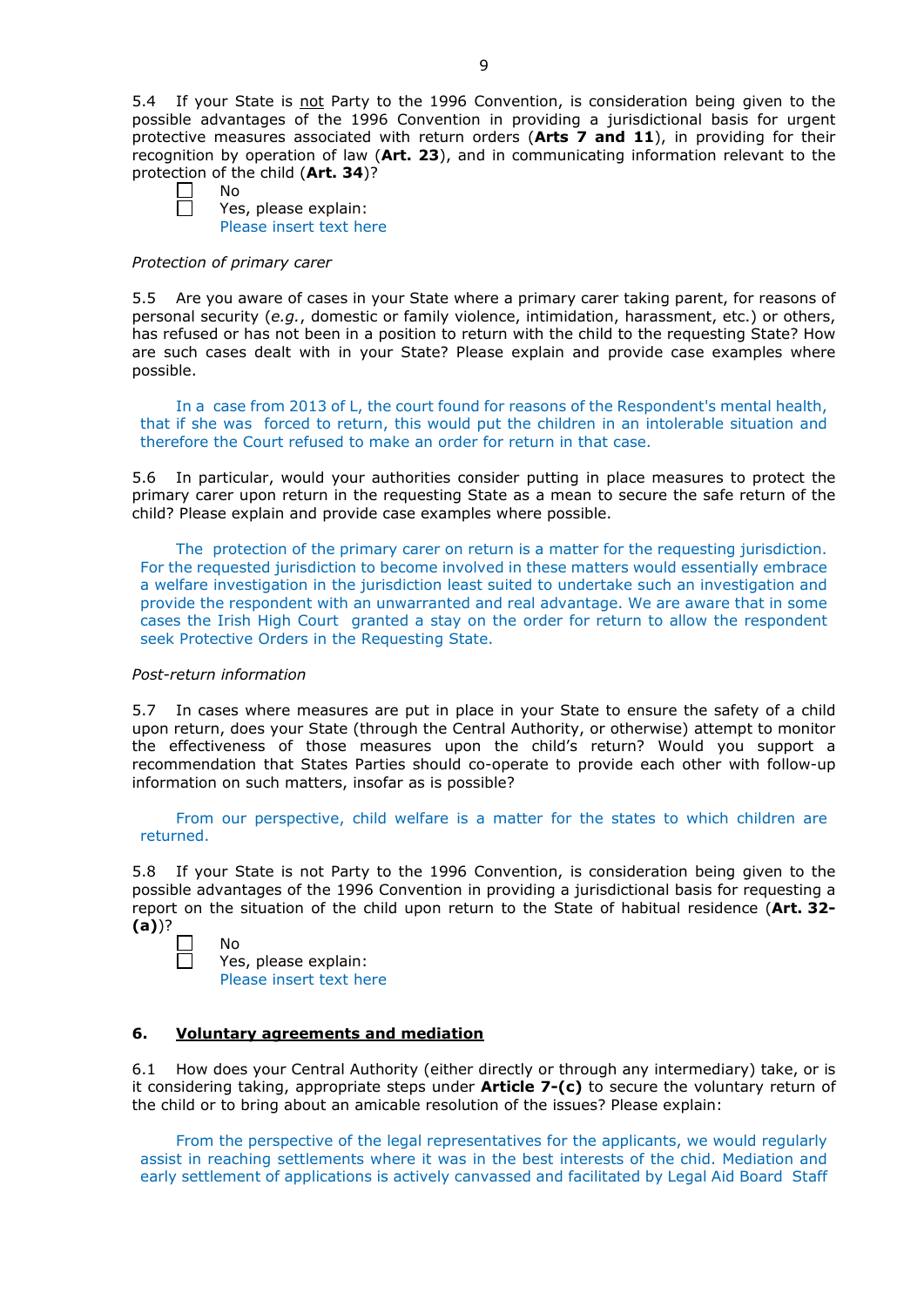and lawyers. This may be through voluntary return or alternate access or custody arrangements.

6.2 In what ways have you used the "Guide to Good Practice on Mediation" $12$  for the purpose of implementing the 1980 Convention in your State? Please explain:

We have established a pilot mediation project with the Irish Family Mediation service. We are facilitated with a prioritised appointment. There is no cost to either party. To date we have referred a number of cases where mediation has been instrumental in a successful resolution between the parties.

6.3 Has your State considered or is it in the process of considering the establishment of a Central Contact Point for international family mediation to facilitate access to information on available mediation services and related issues for cross-border family disputes involving children, or has this task been entrusted to the Central Authority?<sup>13</sup>

- $\Box$ No, please explain:
	- Please insert text here
	- Yes, please explain:
		- Please insert text here

# **7. Preventive measures**

7.1 Has your State taken steps to advance the development of a travel form under the auspices of the International Civil Aviation Organisation?<sup>14</sup>

 $\boxtimes$ No

П

 $\Box$ 

Yes, please describe: Please insert text here

7.2 Regardless of whether the International Civil Aviation Organisation adds the development of a travel form to its work programme, would your State support the development of a nonmandatory model travel form under the auspices of the Hague Conference?

Yes 岗

<u>.</u>

No, please explain: Please insert text here

## **8. The Guide to Good Practice under the 1980 Convention**

8.1 In what ways have you used the Parts of the Guide to Good Practice<sup>15</sup> to assist in implementing for the first time, or improving the practical operation of, the 1980 Convention in your State?

a. Part I on Central Authority Practice. Please explain:

The Guide is indispensable to all practitioners in underpinning good practice in this area and assisting in the monitoring and evaluation of outcomes.

- b. Part II on Implementing Measures. Please explain: Ibid.
- c. Part III on Preventive Measures. Please explain: Ibid.
- d. Part IV on Enforcement. Please explain: Ibid.

 $12$  Available on the Hague Conference website at < www.hcch.net > under "Child Abduction Section" then "Guides to Good Practice".

 $13$  As it has been encouraged in the Guide to Good Practice on Mediation, Chapter 4, on "Access to Mediation". par. 114-117. See also [Conclusions and Recommendations of the 2011](https://assets.hcch.net/upload/wop/concl28sc6_e.pdf) / 2012 Special Commission (*supra.* note 5) at par. 61.

<sup>14</sup> See the [Conclusions and Recommendations of the 2011](https://assets.hcch.net/upload/wop/concl28sc6_e.pdf) / 2012 Special Commission (*supra.* note 5) at par. 92. <sup>15</sup> All Parts of the Guide to Good Practice under the 1980 Convention are available on the Hague Conference website at < www.hcch.net > under "Child Abduction Section" then "Guides to Good Practice".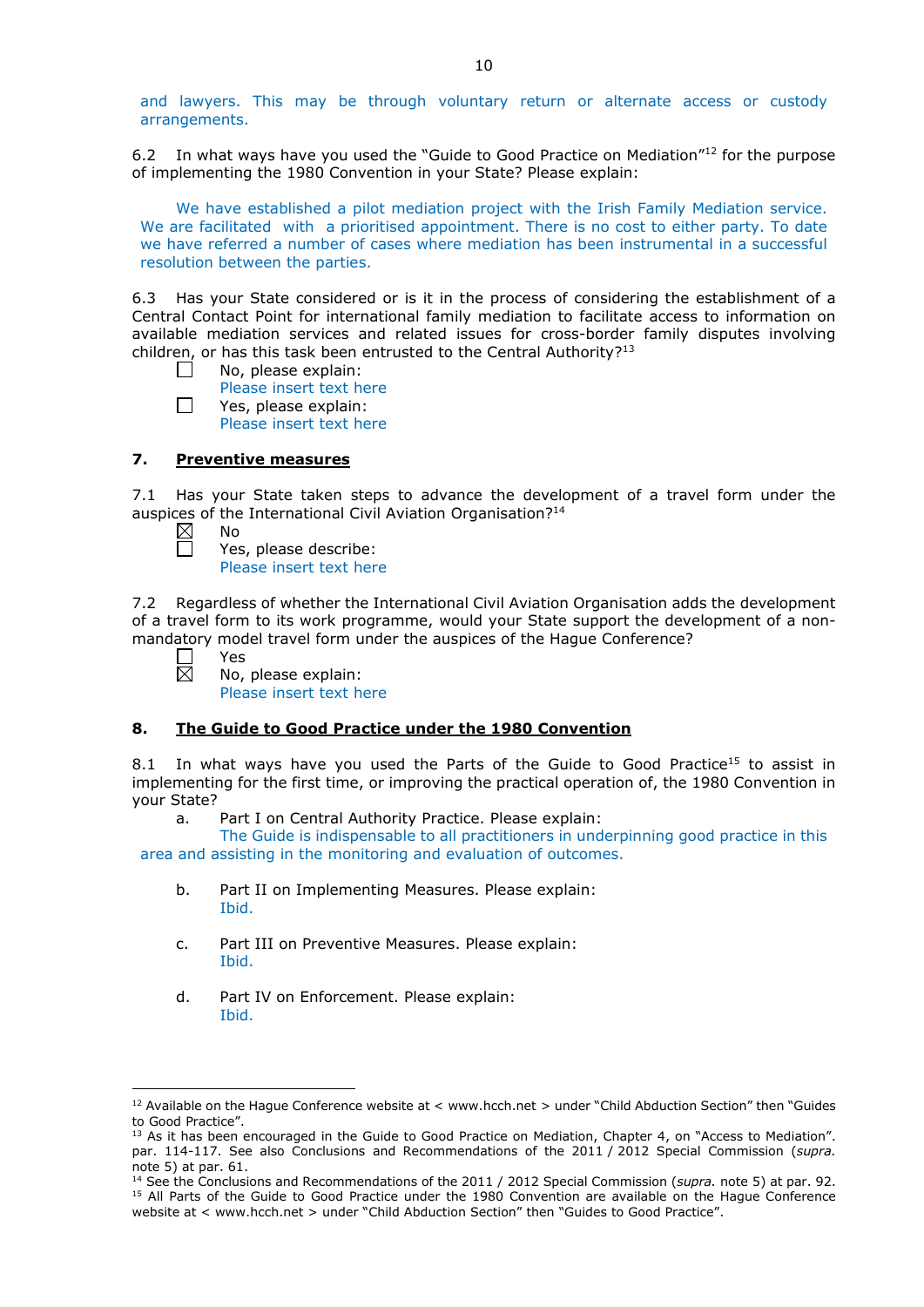8.2 How have you ensured that the relevant authorities in your State have been made aware of, and have had access to, the Guide to Good Practice?

The Guide to Good Practice is distributed to all stakeholders in The Hague process as and when revisions are made available.

8.3 Do you have any other comments about any Part of the Guide to Good Practice?

No observations

## **9. Publicity and debate concerning the 1980 Convention**

9.1 Has the 1980 Convention given rise to (a) any publicity (positive or negative) in your State, or (b) any debate or discussion in your national parliament or its equivalent?

No 岗

Yes, please indicate the outcome of this debate or discussion, if any:

From time to time, parliamentry questions are asked of The Minister for Justice & Equality regarding international child abduction, who's ministry includes responsibility for the 1980 Hague convention.

9.2 By what methods does your State disseminate information to the public about the 1980 Convention?

Through the website of the Department of Justice & Equality.

## **PART IV: TRANSFRONTIER ACCESS / CONTACT AND INTERNATIONAL FAMILY RELOCATION**

## **10. Transfrontier access / contact**<sup>16</sup>

10.1 Since the 2011 / 2012 Special Commission, have there been any significant developments in your State regarding Central Authority practices, legislation, procedural rules or case law applicable in cases of transfrontier contact / access?

No  $\overline{\boxtimes}$ 

Yes, please explain: See 1.1

10.2 Please indicate any important developments in your State, since the 2011 / 2012 Special Commission, in the interpretation of **Article 21** of the 1980 Convention.

## Please insert text here

10.3 What problems have you experienced, if any, as regards co-operation with other States in respect of:

- a. the granting or maintaining of access rights; No observations
- b. the effective exercise of rights of access; and No observations
- c. the restriction or termination of access rights. No observations

Please provide case examples where possible. No observations

<sup>-</sup><sup>16</sup> See the [Conclusions and Recommendations](https://assets.hcch.net/upload/concl28sc5_e.pdf) of the 2006 Special Commission (*supra.* note 5) at paras 1.7.1 to 1.7.3.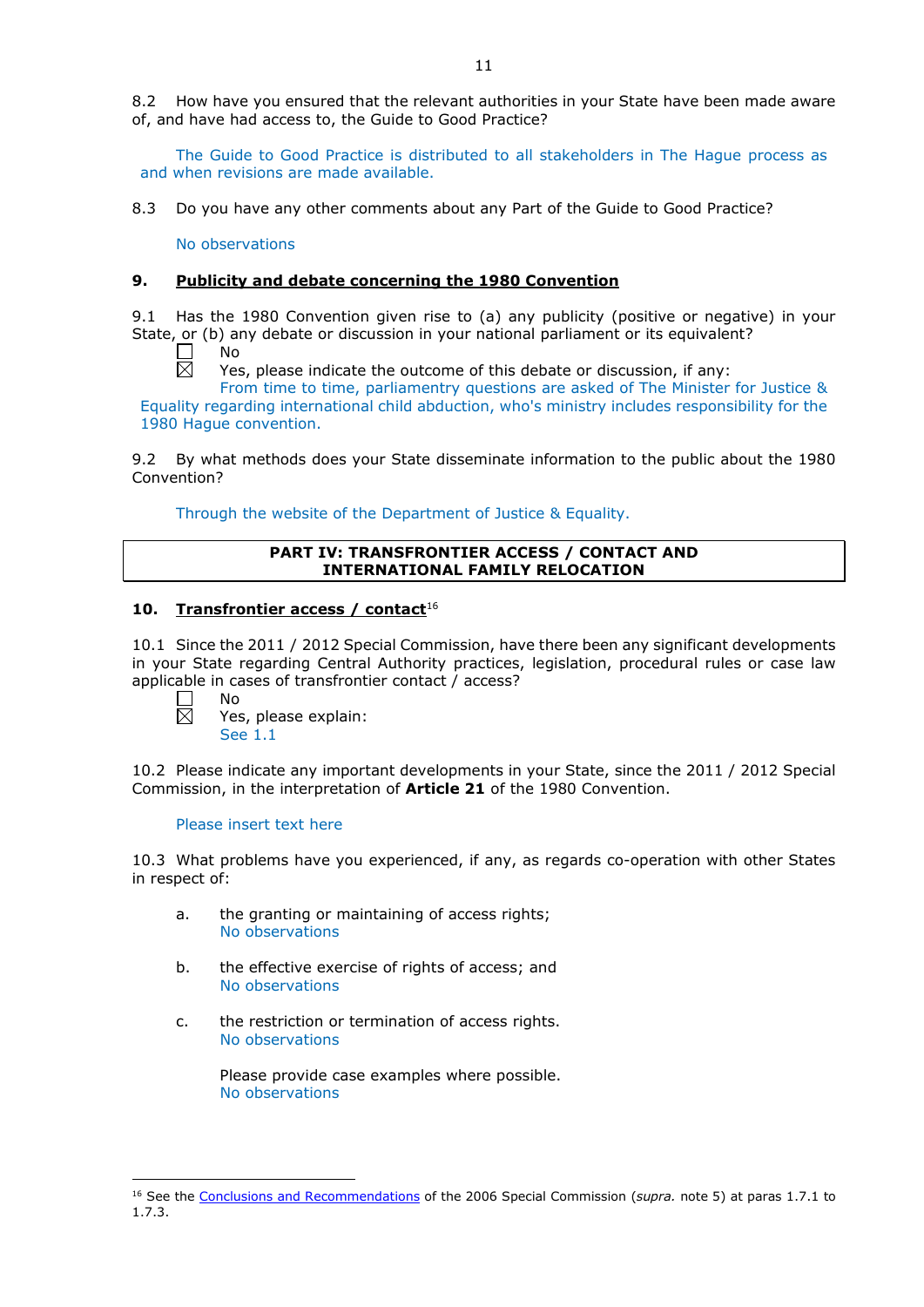10.4 In what ways have you used the "General Principles and Guide to Good Practice on Transfrontier Contact Concerning Children"17 to assist in transfrontier contact / access cases in your State? Can you suggest any further principles of good practice?

No observations

# **11. International family relocation**<sup>18</sup>

11.1 Since the 2011 / 2012 Special Commission, have there been any significant developments in your State regarding the legislation, procedural rules or case law applicable to international family relocation? Where possible, please explain these developments in the legislation, procedural rules or case law:

The Central Authority does not deal with applications for relocation.

## **PART V: NON-CONVENTION CASES AND NON-CONVENTION STATES**

## **12. Non-Convention cases and non-Convention States**

12.1 Are there any States that you would particularly like to see become a State Party to the 1980 Convention? If so, what steps would you suggest could be taken to promote the Convention and encourage ratification of, or accession to, the Convention in those States? Please explain:

#### No observations

12.2 Are there any States which are not Parties to the 1980 Convention or not Members of the Hague Conference that you would like to see invited to the Special Commission meeting in 2017?

#### No observations

*The "Malta Process"*<sup>19</sup>

12.2 In relation to the "Malta Process":

a. Do you have any comment to make on the "Principles for the Establishment of Mediation Structures in the context of the Malta Process" and the accompanying Explanatory Memorandum?20 No observations

b. Have any steps been taken towards the implementation of the Malta Principles in your State and the designation of a Central Contact Point, in order to better address crossborder family disputes over children involving States that are not a Party to the 1980 and 1996 Hague Conventions?<br>  $\boxtimes$  No

No

-

<sup>&</sup>lt;sup>17</sup> Available on the Hague Conference website at < www.hcch.net > under "Child Abduction Section" then "Guides to Good Practice".

 $18$  See the Conclusions and Recommendations of the 2006 Special Commission meeting at paras 1.7.4 to 1.7.5: *"*1.7.4 The Special Commission concludes that parents, before they move with their children from one country to another, should be encouraged not to take unilateral action by unlawfully removing a child but to make appropriate arrangements for access and contact preferably by agreement, particularly where one parent intends to remain behind after the move.

<sup>1.7.5</sup> The Special Commission encourages all attempts to seek to resolve differences among the legal systems so as to arrive as far as possible at a common approach and common standards as regards relocation."

<sup>&</sup>lt;sup>19</sup> The "Malta Process" is a dialogue between certain States Parties to the 1980 and 1996 Conventions and certain States which are not Parties to either Convention, with a view to securing better protection for cross-border rights of contact of parents and their children and addressing the problems posed by international abduction between the States concerned. For further information see the Hague Conference website at < www.hcch.net > under "Child Abduction Section" then "Judicial Seminars on the International Protection of Children".

<sup>20</sup> The Principles and Explanatory Memorandum were circulated to all Hague Conference Member States and all States participating in the Malta Process in November 2010. They are available on the Hague Conference website at < www.hcch.net > under "Child Abduction Section" then "Judicial Seminars on the International Protection of Children".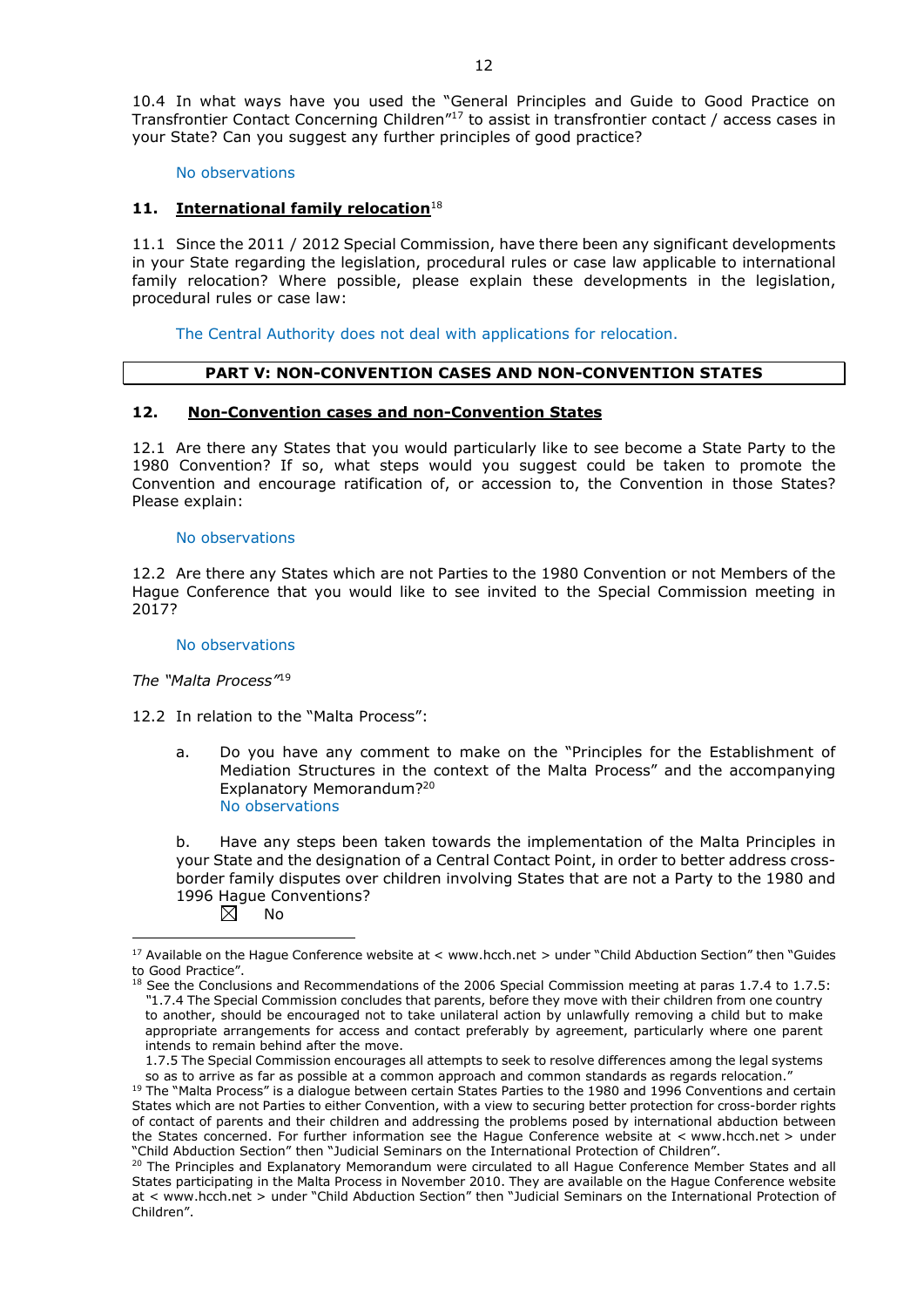$\Box$ Yes, please explain: Please insert text here

c. What is your view as to the future of the "Malta Process"? No observations

#### **PART VI: TRAINING AND EDUCATION AND THE TOOLS, SERVICES AND SUPPORT PROVIDED BY THE PERMANENT BUREAU**

#### **13. Training and education**

13.1 Can you give details of any training sessions / conferences organised in your State to support the effective functioning of the 1980 Convention, and the influence that such sessions / conferences have had?

Training as required by Central Authority staff. Updates as required on legal developments relating to the Convention provided to staff responsible for its implementation. Participation in the International hague Network of Judges.

#### **14. The tools, services and support provided by the Permanent Bureau**

## *In general*

<u>.</u>

14.1 Please comment or state your reflections on the specific tools, services and support provided by the Permanent Bureau to assist with the practical operation of the 1980 and 1996 Conventions, including:

- a. The Country Profile available under the Child Abduction Section. No observations
- b. INCADAT (the international child abduction database, available at < www.incadat.com >). No observations
- c. *The Judges' Newsletter* on International Child Protection the publication of the Hague Conference on Private International Law which is available online for free; $^{21}$ No observations
- d. The specialised "Child Abduction Section" of the Hague Conference website  $(<$  www.hcch.net >); No observations
- e. INCASTAT (the database for the electronic collection and analysis of statistics on the 1980 Convention);<sup>22</sup> No observations
- f. Providing technical assistance and training to States Parties regarding the practical operation of the 1980 and 1996 Conventions.23 Such technical assistance and training may involve persons visiting the Permanent Bureau or, alternatively, may involve the Permanent Bureau organising, or providing assistance with organising, national and international judicial and other seminars and conferences concerning the Convention(s) and participating in such conferences; No observations

<sup>&</sup>lt;sup>21</sup> Available on the Hague Conference website at < www.hcch.net > under "Child Abduction Section" and "Judges' Newsletter on International Child Protection". For some volumes of *The Judges' Newsletter*, it is possible to download individual articles as required.

<sup>&</sup>lt;sup>22</sup> Further information is available via the Hague Conference website at < www.hcch.net > under "Child Abduction Section" then "INCASTAT".

<sup>23</sup> Such technical assistance may be provided to judges, Central Authority personnel and / or other professionals involved with the practical operation of the Convention(s).